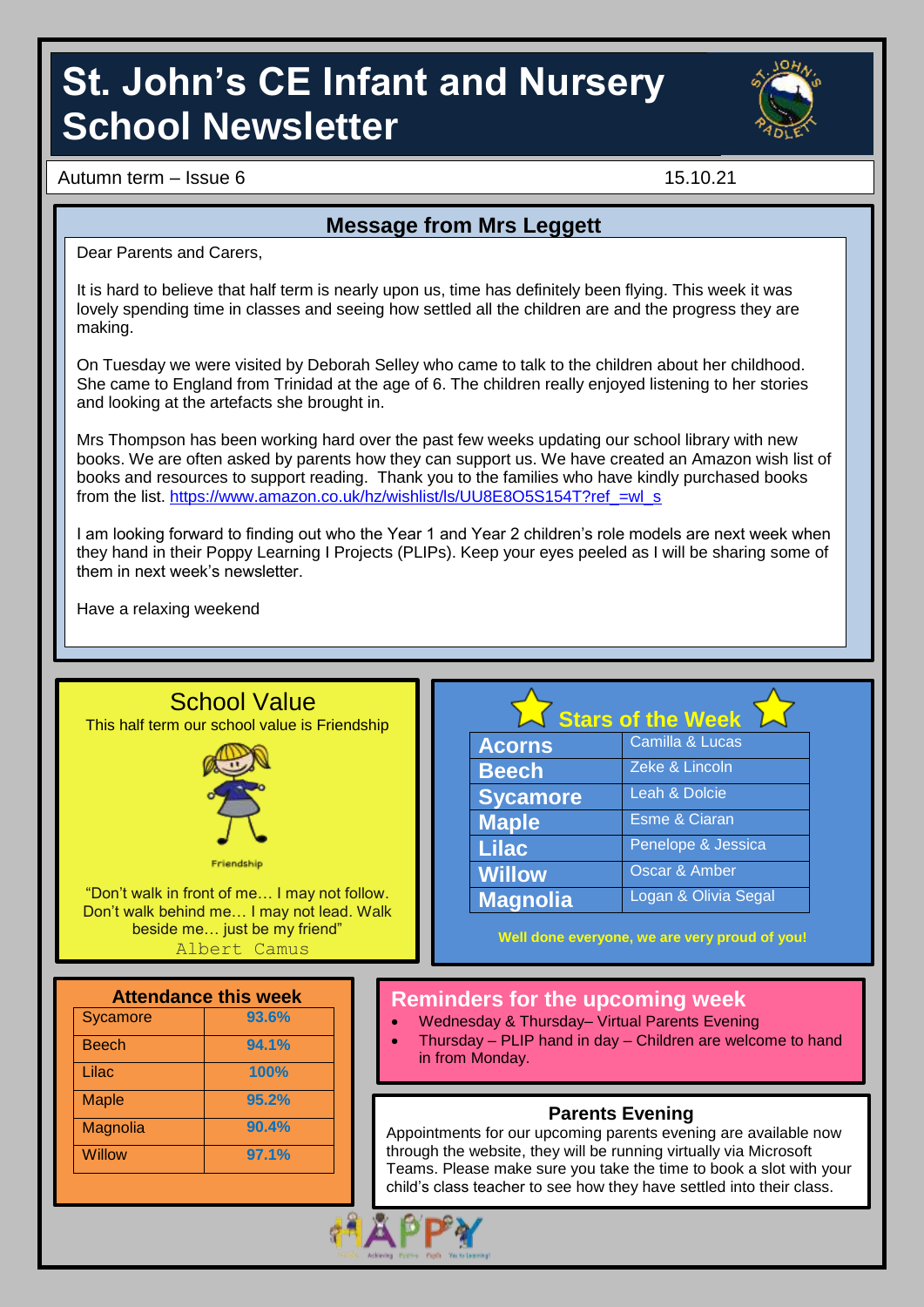### **Meet Our Governors – Lauren Needleman**

I have lived in Radlett for 23 years and am an experienced Marketing Director, having worked alongside some of the UK's biggest spending advertisers. I joined the Governing body of St John's in 2018 and have worked on the Development Committee as well as being a reading volunteer. This has given me great insight into the day to day running of the school and having seen it in action I am always so impressed by the warmth and kindness of both the staff and its pupils. It is a real privilege to both work with and be a part of the St John's family. As well as enjoying governorship and marketing I am also a qualified teacher and have always had a passion for working with children. I love their enthusiasm and thirst for knowledge and the St John's children display these qualities in spades! I have three young children of my own and alongside my work and governor responsibilities I can often be found out and about Radlett running around after them and being kept very busy! In my limited free time I am a passionate baker, health and wellness enthusiast and enjoy reading.



#### **Meeting Deborah**

Deborah Selley join us to talk all about her home island of Trinidad. Deborah came to England when she was 6 to join her mother who worked as a nurse in England.

She told us magical stories about the island of Trinidad from waking up at 5:30am to the sound of cockerels and picking the best mangos to finding a snake in their outdoor lavatory!



**АДРРУ**